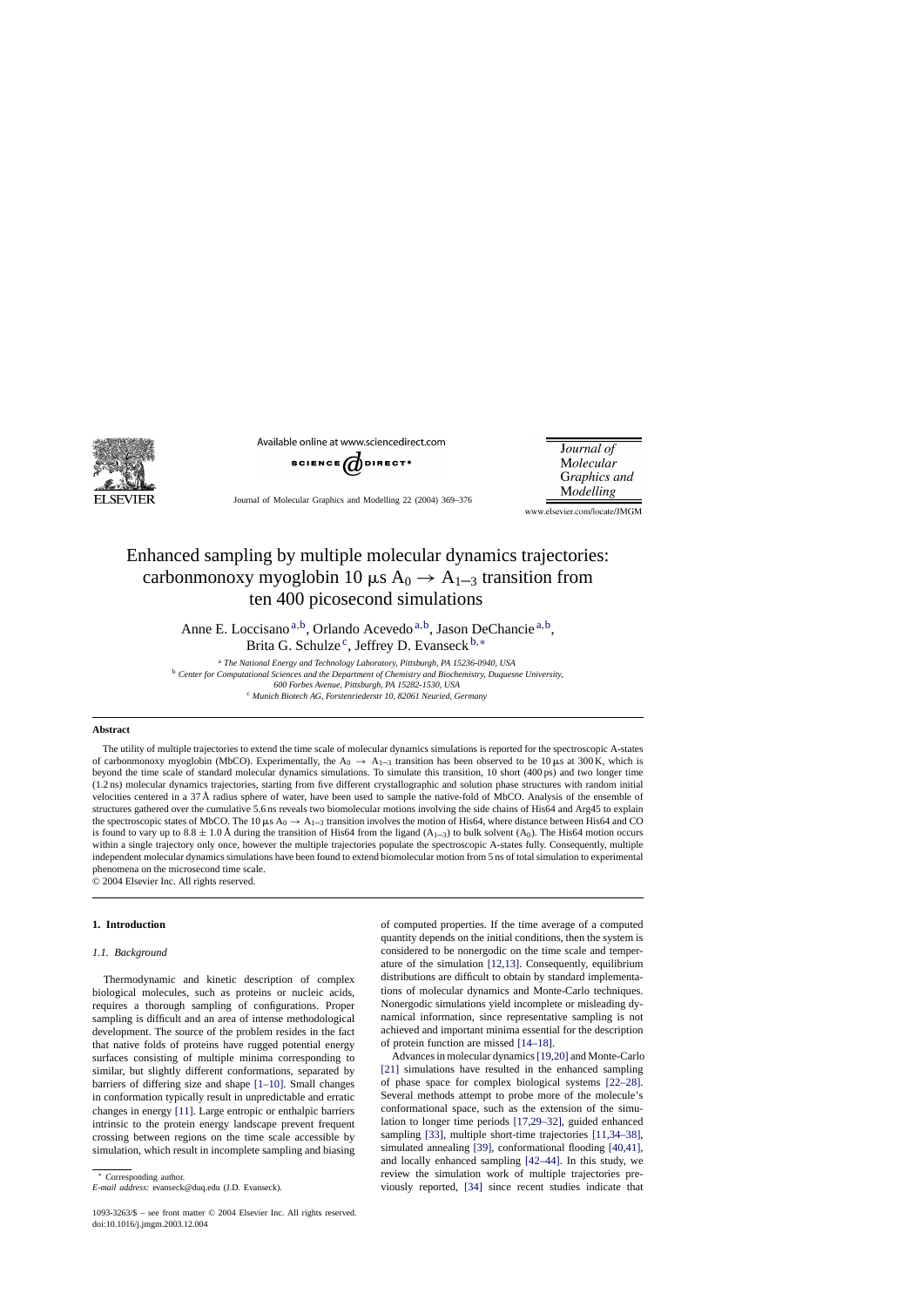this approach improves the sampling of conformational space; [\[11,23,34–36,40,45–48\]](#page-5-0) however, a more quantitative assessment of the actual time extension has not been presented.

Due to the abundance of structural, kinetic and spectroscopic information, carbonmonoxy myoglobin (MbCO) has been selected to study the enhanced sampling of multiple trajectories [\[49,50\].](#page-6-0) The bound CO ligand in MbCO exhibits four IR absorption bands centered at 1965, 1949, 1942 and 1932 cm<sup>-1</sup>, which are identified as the A-states  $(A<sub>0-3</sub>)$  [\[51–55\].](#page-6-0) The A<sub>2</sub> frequency typically appears as a small shoulder of the larger  $A_1$  peak, thus both are collectively referred to as  $A_{1,2}$ . Kinetic properties of sperm whale MbCO spectroscopic A-states have been investigated by Springer and co-workers using flash photolysis with infrared (IR) monitoring [\[49,50\].](#page-6-0) Rate coefficients for the interconversion processes between the A-states have been extracted using the maximum-entropy method, which yielded a non-Arrhenius temperature dependence. The interconversion time was found to be 10  $\mu$ s at 300 K for the A<sub>0</sub>  $\leftrightarrow$  A<sub>1</sub> + A3 transition. The challenge is to discover the structural variations responsible for this transition on the  $10 \mu s$  time scale.

Given the ubiquitous problem of sampling complex biological systems, it is of interest to investigate the time scale enhancement resulting from multiple trajectories. The advantages of using multiple trajectories to sample phase space more aggressively have been exploited in proteins [\[8,11,34,35,45,47,56–70\],](#page-5-0) nucleic acids [\[32,37,48,71–76\],](#page-5-0) ion channels [\[77,78\],](#page-6-0) and lipid bilayers [\[79\].](#page-6-0) Despite the general recognition of sampling shortcomings in standard computational simulations, a quantitative assessment of the time scale extension has not been presented before. MbCO is a unique protein with the spectroscopic A-state transitions reported on the microsecond scale, which will provide the target time scale of the multiple trajectory methodology.

# **2. Methodology**

#### *2.1. Atomic coordinates*

As previously reported, [\[34\]](#page-5-0) five high-resolution structures of sperm-whale MbCO were selected from the Brookhaven Protein Data Bank [\[80\].](#page-6-0) The structures utilized were two conformations of an X-ray structure at 1.5 Å resolution where seven residues and the CO ligand were modeled in two conformations (1MBC) [\[81\],](#page-6-0) a neutron diffraction structure at 1.8 Å resolution (2MB5) [\[82,83\],](#page-6-0) and the first two NMR structures from a set of 12 conformations obtained at pH 5.7 (1MYF) [\[84\].](#page-6-0) Missing hydrogens were generated with the HBUILD algorithm [\[85\].](#page-6-0) Of the 12 His residues, 8 were modeled in their protonated form (i.e., charge  $+1$ ) consistent with the NMR structures (residues 12, 36, 48, 81, 97, 113, 116 and 119) [\[84\].](#page-6-0) The other histidines residues, 24, 82, proximal (93) and distal

(64), were assumed to have the proton at the  $N_{\delta}$  nitrogen (HSD) [\[84\].](#page-6-0) The structures were used as starting points for five trajectories, which are called X-ray-A<sub>s</sub>, X-ray-B<sub>s</sub>, Neutron<sub>s</sub>, NMR1<sub>s</sub> and NMR2<sub>s</sub>. In addition, the distal His64 was rotated in each of the PDB structures about its  $C\beta-C\gamma$ bond and five additional trajectories were started from these conformations, called X-ray- $A_{s-r}$ , X-ray- $B_{s-r}$ , Neutron<sub>s-r</sub>,  $NMR1_{s-r}$  and  $NMR2_{s-r}$ .

## *2.2. Simulation protocol*

Simulations were executed with the CHARMM all-atom parameter set [\[86\]](#page-6-0) in combination with the EGO VIII software [\[87\]](#page-6-0) which employs a combined structure-adapted multipole method and multiple time step algorithm to calculate electrostatic forces efficiently enabling a cut-off to be exempt. The crystal waters (137 in the X-ray structures, 89 in the neutron diffraction structure) were retained and each conformation was enveloped in a 37 Å sphere of equilibrated TIP3P water molecules [\[88\].](#page-6-0) No attempt was made to explore system size influences upon computed molecular properties. The system was selected to allow for sufficient hydration of MbCO balanced against expected computer resource usage [\[89\].](#page-6-0) The surface region of the water was subjected to an SBOUND potential [\[85\]](#page-6-0) to confine water molecules within the sphere. There are known computed differences when using stochastic boundary and periodic boundary conditions [\[90\].](#page-6-0) One conclusion is that less global motion is permitted with stochastic boundaries. This paper does not address the differences between the two methods, however one should be aware that computed differences could arise. The system was equilibrated in several steps. First, all water molecules were relaxed with a gradient minimizer (400 steps) and then equilibrated for 10 ps at 300 K (protein constrained). Next, the whole system was minimized (400 steps) and subsequently equilibrated for 30 ps at 300 K. During equilibration, the system was coupled to a heat bath with a time constant of  $10^{-13}$  s in order to achieve the desired temperature of 300 K. For the subsequent molecular dynamics simulation (370 ps), a weaker coupling (time constant  $10^{-11}$  s) was employed for infrequent and slight adjustment of the temperature. Structural characterization is based only on the 370 ps time period. Our decision to terminate the simulations after 400 ps stems from our observation that the RMSD of each MbCO trajectory stops increasing after 400 ps. The choice of simulation time is consistent with the work reported by Loncharich and Brooks on MbCO [\[89\].](#page-6-0) For visualization in conformational space, structures from the whole 400 ps time were included. Two trajectories  $(X-ray-B<sub>s</sub>$  and Neutrons) were extended to 1200 ps to compare the sampling of conformational space between the shorter and longer time trajectories. Thus, a total simulation time of 5.6 ns was computed, and analysis of the trajectories was carried out using standard tools of CHARMM [\[91\]](#page-6-0) and XPLOR. [\[92\]](#page-6-0)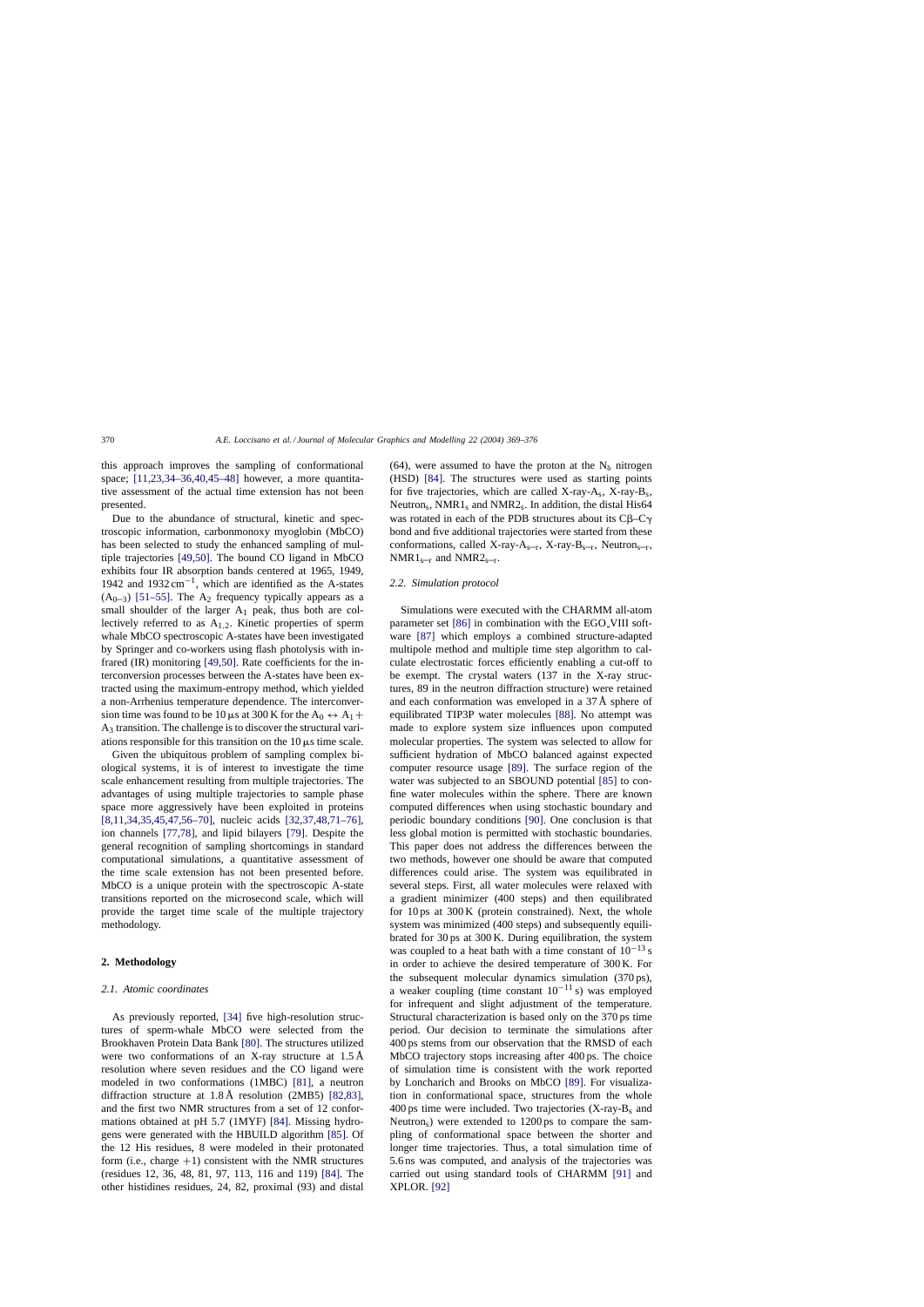#### <span id="page-2-0"></span>*2.3. Collection of structures and analysis*

Principal component analysis (PCA) as a form of multivariate analysis was applied to the extraction of functionally relevant data from the large set of molecular dynamics trajectories. One structure every 4 ps was collected for each of the 10 short trajectories (7 from equilibration, 93 from simulation) to produce 1000 structures. In addition, 400 snapshots from the extended  $X$ -ray- $B_s$  and Neutron<sub>s</sub> trajectories (400–1200 ps), and the five PDB structures were added to yield a total of 1405 conformations. The creation of the ensemble was carried out to visualize the evolution of the molecular dynamics trajectories, compare the extent of conformational space covered by the short and long trajectories, evaluate the effect of the His64 orientation on global and local protein structure, and determine any significant global or local protein motion. No differences were found when structures were collected more frequently (every 1 ps) or averaged over the 4 ps time period. Average structures of each simulation were computed from molecular dynamics transient conformations over 30–400 ps. An overall average structure was computed from the transients of all trajectories. A PDB average from the five PDB structures served as a reference for all structural comparisons. Before analysis, structures were superimposed onto the PDB average to eliminate differences due to rotation or translation.

## **3. Results and discussion**

#### *3.1. Molecular dynamics structural comparison*

In order to evaluate how the trajectories evolve and move away from their respective starting experimental structures, each of the five individual PDB structures and 12 trajectory averages were compared to the computed PDB average. The root-mean square deviations (RMSDs) [\[93\]](#page-6-0) for several atom selections are summarized in Table 1. The RMSDs pertaining to the NMR1 structure and corresponding trajectories deviate strongly from those of the other PDB structures and trajectories, which is mainly due to variations in the D helix, as well as in the EF and FG loops. Consistent with other work, we find that the majority of differences originate from changes in the loop regions [\[5\].](#page-5-0) In addition, the table indicates that the orientation of the distal histidine does not influence the evolution of the global or local structure, since the respective heavy atom and His64 RMSDs from the s- and s–r-trajectories do not deviate significantly. The total average structure, formed from all molecular dynamics transients, shows best agreement with the PDB reference  $(0.9 \text{ Å})$ . A possible explanation is that each individual trajectory becomes caught in one substate (even if simulated for 1.2 ns) and averaging over an ensemble of independent trajectories yields better agreement with experiment. Thus, the average structure from the molecular dynamics simula-

| Table 1 |                                                       |  |
|---------|-------------------------------------------------------|--|
|         | RMSDs in Å from the reference structure (PDB average) |  |

| Trajectory                            | Heavy atoms | Sphere <sup>c</sup> | His64 |
|---------------------------------------|-------------|---------------------|-------|
| $X$ -ray- $A_s$                       | 1.3         | 1.2                 | 2.4   |
| $X$ -ray- $B_s$                       | 1.4         | 0.9                 | 1.3   |
| Neutron <sub>s</sub>                  | 1.5         | 1.3                 | 1.8   |
| $NMR1_s$                              | 2.1         | 0.9                 | 1.1   |
| $NMR2_s$                              | 1.4         | 0.8                 | 1.1   |
| Average <sub>s</sub> <sup>a</sup>     | 1.5         | 1.0                 | 1.5   |
| $X$ -ray- $A_{s-r}$                   | 1.6         | 0.9                 | 1.4   |
| $X$ -ray- $B_{s-r}$                   | 1.3         | 0.9                 | 1.2   |
| $Neutrons-r$                          | 1.4         | 1.0                 | 1.3   |
| $NMR1_{s-r}$                          | 2.2         | 1.6                 | 2.6   |
| $NMR2s-r$                             | 1.5         | 1.0                 | 1.5   |
| Average <sub>s-<math>r^a</math></sub> | 1.6         | 1.1                 | 1.8   |
| Average (all trajectories)            | 1.6         | 1.0                 | 1.6   |
| Total average structure <sup>b</sup>  | 0.9         | 0.8                 | 1.5   |
| Neutron, $(1.2 \text{ ns})$           | 1.4         | 1.3                 | 2.0   |
| $X-ray-Bs$ (1.2 ns)                   | 1.5         | 0.8                 | 1.1   |

<sup>a</sup> The trajectory averages of the five respective trajectories are consid-

ered.<br><sup>b</sup> Computed from *one* structure obtained by averaging over all molecular dynamics structures.

<sup>c</sup> Centered at oxygen atom of CO,  $r = 5 \text{ Å}$ .

tions is interpreted to better represent the MbCO native-fold, as compared to a single long-time trajectory.

# *3.2. PCA plots*

To visualize global and local motions, PCA was carried out on the His64, ligand and heme atomic coordinates. The projections of the original 1405 structures onto the first two eigenvectors are shown in Fig. 1. The first two PCs display 61.8% of all structural variation. The plot displays the projections of the s-trajectories and the s–r-trajectories. In Fig. 1, three clusters are identified. Visual inspection of representative structures from each substate shows that the position of His64 differs significantly in these groups. In the lower left cluster, the distal histidine is oriented such that its  $N_{\epsilon}$  atom points toward the oxygen of the CO ligand.



Fig. 1. PCA plots of molecular dynamics transients based on the atomic coordinates of His64.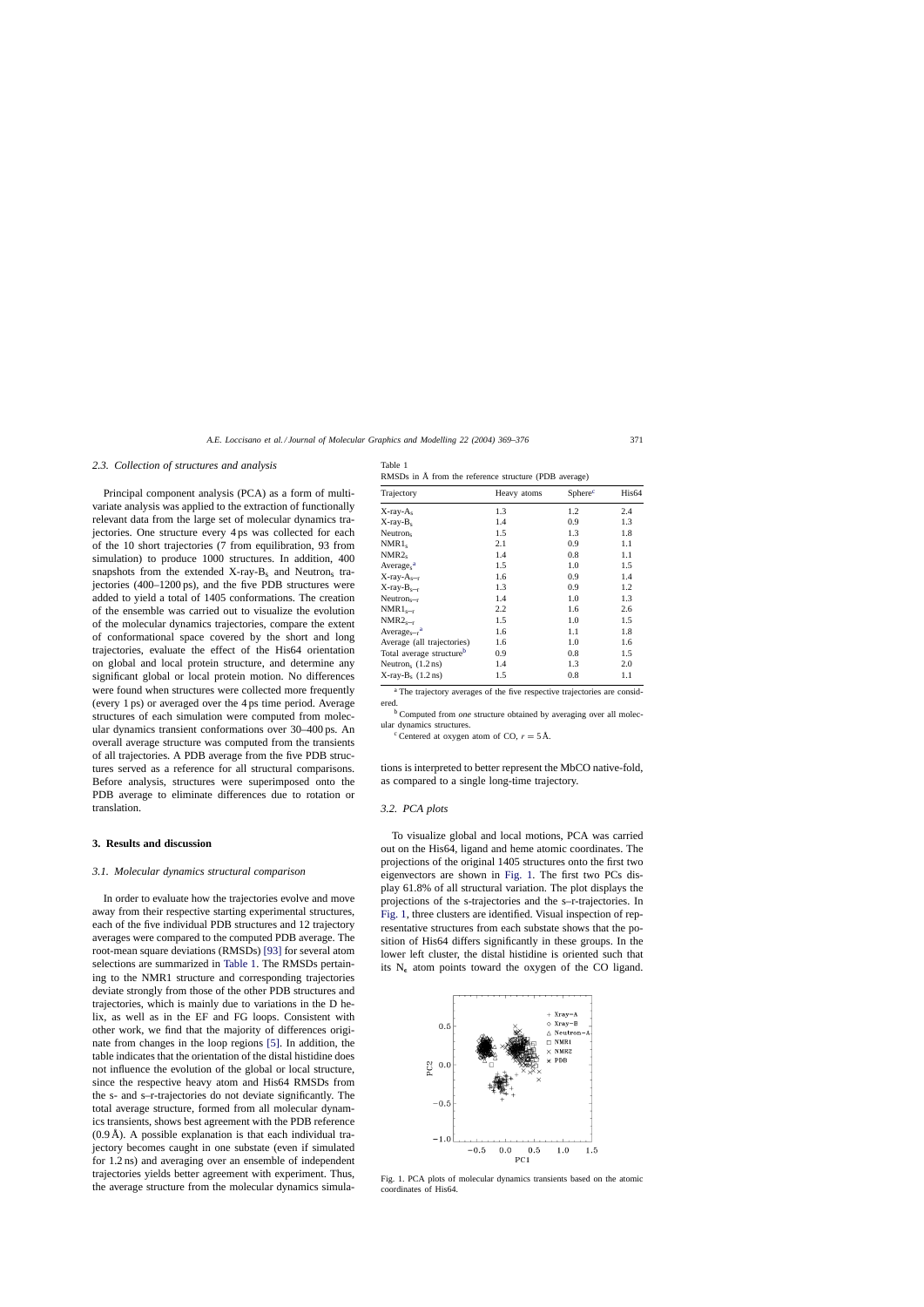<span id="page-3-0"></span>

| Table 2                                                                        |  |
|--------------------------------------------------------------------------------|--|
| Classification of His64 geometries based on distances (Å) between His64 and CO |  |

| Trajectory           | $H(N_\delta)H64-O(CO)^a$<br>MD average | $(N_e)$ H64–O(CO)<br>MD average | His64 position <sup>b</sup>                        |
|----------------------|----------------------------------------|---------------------------------|----------------------------------------------------|
| $X$ -ray- $A_s$      | $5.9 \pm 0.5$                          | $3.9 \pm 0.3$                   | $In/N_{\epsilon}$                                  |
|                      | $8.0 + 0.7$                            | $7.1 \pm 0.9$                   | Out (72–400 ps)                                    |
| $X$ -ray- $B_s$      | $6.6 \pm 1.0$                          | $4.8 \pm 1.3$                   | $In/N_{\epsilon}$                                  |
|                      | $3.6 \pm 0.6$                          | $5.1 \pm 0.5$                   | $In/N_{\delta}$ (105–668 ps)                       |
|                      | $7.6 \pm 1.4$                          | $6.2 \pm 2.2$                   | Out $(669 - 1200 \text{ ps})$                      |
| Neutron <sub>s</sub> | $6.6 \pm 0.8$                          | $6.2 \pm 1.0$                   | Out                                                |
| $NMR1_s$             | $6.3 \pm 0.7$                          | $4.2 \pm 0.5$                   | $In/N_{\epsilon}$                                  |
| NMR2 <sub>s</sub>    | $6.5 \pm 0.9$                          | $4.6 \pm 0.8$                   | $In/N_{\epsilon}$                                  |
| $X$ -ray- $A_{s-r}$  | $6.8 \pm 0.5$                          | $4.3 \pm 0.5$                   | $In/N_{\epsilon}$                                  |
| $X$ -ray- $B_{s-r}$  | $3.6 \pm 0.4$                          | $4.9 \pm 0.4$                   | $In/N_{\epsilon}$                                  |
| $Neutrons-r$         | $3.5 \pm 0.4$                          | $4.8 \pm 0.4$                   | $In/N_{\epsilon}$                                  |
| $NMR1_{s-r}$         | $6.6 \pm 0.5$                          | $5.8 \pm 0.5$                   | Out                                                |
|                      | $4.0 \pm 0.5$                          | $6.9 \pm 0.5$                   | In/N <sub><math>\epsilon</math></sub> (120–400 ps) |
| $NMR2_{s-r}$         | $5.9 \pm 1.2$                          | $8.8 \pm 1.0$                   | Out                                                |
|                      | $4.6 \pm 0.6$                          | $7.2 \pm 0.5$                   | In/N <sub><math>\epsilon</math></sub> (250–400 ps) |

<sup>a</sup> Distance measured from the hydrogen to the ligand oxygen.

<sup>b</sup> Classification based upon the average structure over the time interval indicated.

This is called the in/ $N_{\epsilon}$  conformation and is found in all five PDB structures. In the upper left group of conformations, the His64 has rotated around its  $C\beta$ – $C\gamma$  bond and now the hydrogen atom of the  $N_{\delta}$  atom points toward O(CO). This geometry is called the in/ $N_{\delta}$  conformation. In the right cluster, His64 has undergone a translational movement away from the CO ligand (both  $N_{\delta}$  and  $N_{\epsilon}$  are more than 5 Å from CO) and is referred to as the out conformation. Both in the s- and s–r-trajectories, all three clusters are sampled which indicates that the His64 rotation in the s–r-trajectories was not an irreversible modification and that all three conformations can convert into each other. A few trajectories move between the clusters, where  $X$ -ray- $A_s$  and  $NMR2_s$  move between the out and in/ $N_{\epsilon}$  clusters, and X-ray-B<sub>s</sub> samples all three groups. In addition, the NMR1<sub>s–r</sub> and NMR2<sub>s–r</sub> trajectories move between the out and  $in/N_{\delta}$  clusters.

## *3.3. His64 dynamics*

The conformational changes of His64 were studied in more detail, since the position and orientation of this residue relative to the CO ligand is thought to be the most decisive factor for the occurrence of the spectroscopic A-states in MbCO [\[22,23,94–107\].](#page-5-0) In addition, PCA in [Fig. 1](#page-2-0) indicates that distinct substates were sampled in the simulations. This high mobility of the distal histidine is also known from crystallography [\[108\]](#page-6-0) and from previous molecular dynam-ics simulations [\[105,109\].](#page-6-0) The distances of the His64  $N_{\delta}$ and  $N_{\epsilon}$  atoms to the ligand's oxygen atom are summarized in Table 2 and shown in Fig. 2. For the *s*-trajectories, the starting geometry (PDB) is in/ $N_{\epsilon}$  with a  $N_{\epsilon}$ (His64)-O(CO) distance between 2.7 and 3.9 Å. Only two trajectories remained in this conformation for the duration of the



Fig. 2. Schematic of MbCO heme pocket created from the simulations representing the  $A_0$  and  $A_{1-3}$  states using WebLab Viewer.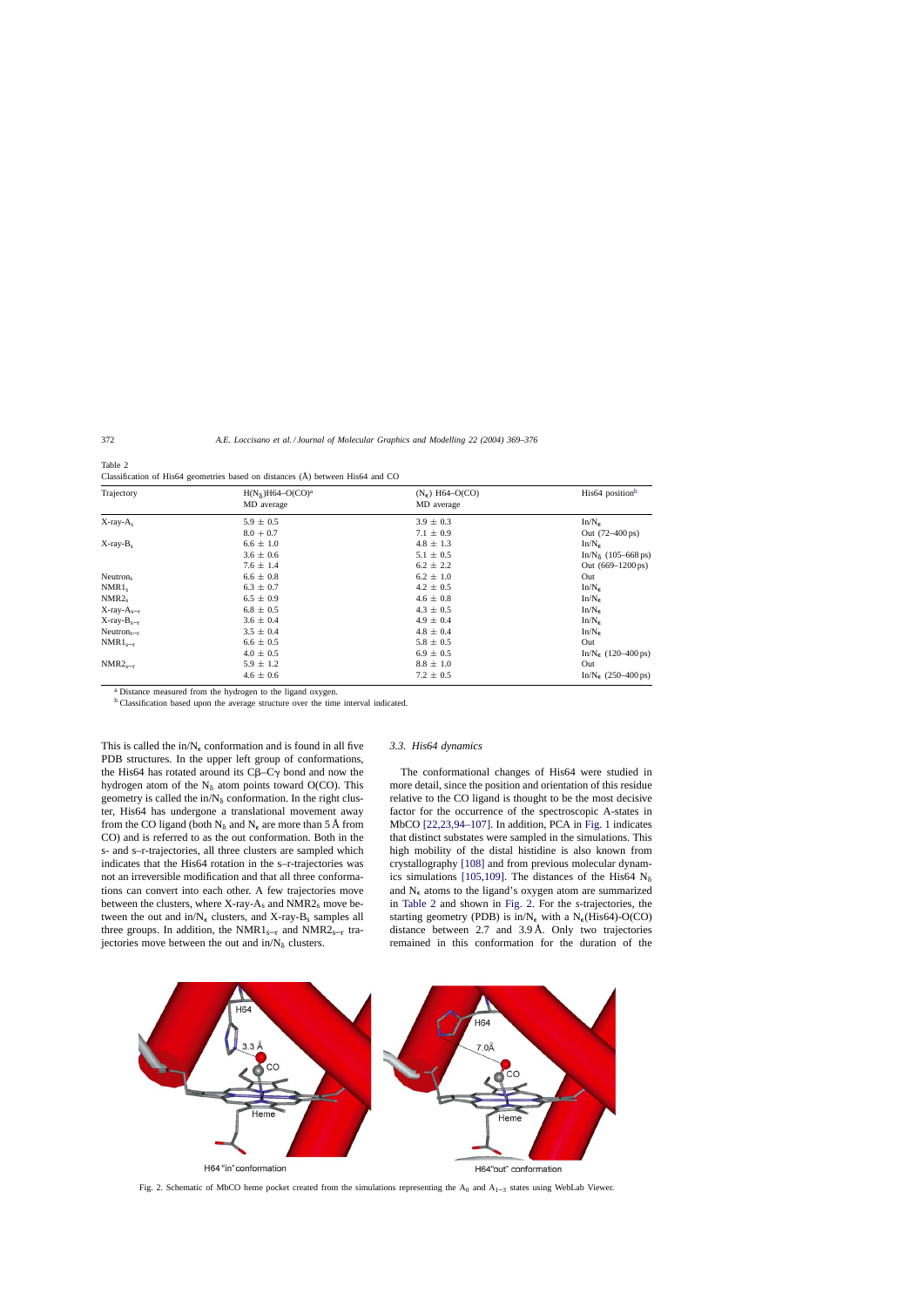simulations, while three simulations ended up in the out conformation. In one trajectory  $(X-ray-B<sub>s</sub>)$ , the His64 ring rotated by approximately 120 $\degree$  about its CB–C $\gamma$  bond and formed an in/ $N_{\delta}$  geometry for approximately 500 ps. Although a complete ring flip was not achieved, the simulation time was sufficient to bring the protonated  $N_{\delta}$  closer to  $O(CO)$  than the N<sub> $\epsilon$ </sub>. We hypothesize that if all the simulations were extended to longer times, such ring flips could occur more often and result in a hydrogen bond between the proton of the  $N_{\delta}$  and the ligand. This was the rationale for us to perform the second set of simulations starting from the PDB structures with a 180◦ ring flip of His64 (s–r-trajectories). In the s-r-trajectories, the starting geometry is in/ $N_{\delta}$  with an  $HN_{\delta}$ (His64)–O(CO) distance between 3.2 and 4.4 Å (see [Table 2\).](#page-3-0) Here the distal histidine remained in the in/ $N_{\delta}$  conformation in two trajectories, in two it moved outward and then back to in/ $N_{\delta}$ , and only in one trajectory it reverted to  $in/N_{\epsilon}$ . Thus, His64 is observed to be very flexible which is in agreement with previous work [\[105,108,109\].](#page-6-0)

Experimentally, the transition rates between the  $A_0$ and  $A_{1-3}$  states have been reported to occur between  $1.4 \times 10^{6}$  s<sup>-1</sup> (aqueous solution, 273 K) and  $2.3 \times 10^{4}$  s<sup>-1</sup> (75% glycerol, 273 K) [\[110\].](#page-6-0) Therefore, the transition time between the His64 "open" and "closed" states range from 0.71 to  $43 \mu s$  at  $273 \text{ K}$ . His64 was computed to switch between the in and out conformations four times over the 5.6 ns of total simulation time at 300 K ([Table 2\)](#page-3-0). Three of the transitions originated from starting structures which could be accelerated due to a strained conformation. Only one true transition  $(X-ray-B<sub>s</sub>$  from 105 to 668 ps) was computed and its time constant was 563 ps [\(Table 2\).](#page-3-0) The *ca*. 10<sup>3</sup> discrepancy between the kinetically determined transition times  $(0.71 \,\mu s$  at  $273 \,\mathrm{K})$  and the simulated values reported here  $(563 \text{ ps at } 300 \text{ K})$  and by other groups  $[109,111]$  demands further examination. To bridge an appropriate comparison between theory and experiment, it is imperative to realize that the experimental interconversion times between the "open" and "closed" states of MbCO are known to be dependent upon solvent composition and temperature [\[112\].](#page-6-0)

The simulations were carried out at 300 K, as compared to the experiments, which were measured at 273 K. The strong dependency of the interconversion times between the "open" and "closed" states on temperature has been previously shown by a study in 75% glycerol solution [\[112\].](#page-6-0) Transition rates of  $1.2 \times 10^5$ ,  $2.3 \times 10^4$ , and  $8.1 \times 10^3$  s<sup>-1</sup> at 293, 273, and 264 K were measured, respectively [\[112\]](#page-6-0) Simple logarithmic extrapolation of the data to 300 K gives a transition rate of 2.4  $\times$  10<sup>5</sup> s<sup>-1</sup>, or a transition time of  $4.2 \,\mu s$  in 75% glycerol. Thus, the transition time reduces by a factor of ten  $(2.3 \times 10^4 \text{ s}^{-1}/2.4 \times 10^5 \text{ s}^{-1})$  when considering an increase of temperature from 273 to 300 K in the 75% glycerol solution. By analogy, if one assumes that the same reduction applies in aqueous solution, then the  $0.71 \,\mu s$ transition time (1.4 × 10<sup>6</sup> s<sup>-1</sup>, aqueous solution, 273 K) adjusted to 300 K is estimated to be 69 ns. As a result, the computed transition of 563 ps is  $ca$ .  $10^2$  times faster than the

69 ns value provided by experiment at 300 K. Many factors, such as the ability of the solvent model to represent frictional forces and viscosity effects, incomplete sampling of full conformational change, and the short time scale of the simulations can rationalize the computed and observed time difference. Due to the limited number of observed transitions in this study, and absence of direct experimental measurement in aqueous solution at 300 K, explanation of the transition time difference between theory and experiment is not attempted in this work.

## *3.4. A*<sup>0</sup> *substrate*

From mutation studies, it was found that when His64 is replaced by a smaller residue, only the  $A_0$  band remains [\[96,113\].](#page-6-0) Consequently, the interaction between His64 and CO is minimal in the  $A_0$  substate. X-ray crystallography at low pH values (4.5) confirmed this hypothesis, and showed that His64 actually swings out of the heme pocket [\[108\].](#page-6-0) Both our results and previous calculations [\[105,107\]](#page-6-0) indicate that the neutral His64 is also very mobile and can move out of the heme pocket, as shown in [Fig. 2.](#page-3-0) The outward movement of His64 is thought to be biologically relevant because it might create a ligand entry pathway to the heme [\[108,114–118\].](#page-6-0) Thus, it seems plausible that His64 actually swings out before becoming protonated, making its protonation easier and leading to an increased intensity of the  $A_0$ band. From our calculations, the  $His64(N_6)-CO(O)$  distance is estimated to be greater than 4.5 Å for the  $A_0$  state.

The model is in qualitative agreement with the time scales reported, where the  $A_0 \rightarrow A_{1-3}$  interconversion times have been estimated to range between  $10^{-6}$  and  $10^{-4}$  s depending upon solvent composition and temperature [\[112,119\],](#page-6-0) and the A<sub>1,2</sub> → A<sub>3</sub> time at  $10^{-9}$  s [\[119\].](#page-7-0) Thus, the movement of His64 would take *ca*. 3–5 orders of magnitude longer than the movement of Arg45, which is plausible because His64 is more buried than Arg45 and attached to helix E, which is a more rigid unit than the CD loop where Arg45 is located. Also, the distances to be traveled by His64 are larger. The simulations also indicate that the Arg45 interaction with His64 is fast and frequent, since its energy of interaction is weakened due to Arg45 solvation.

It is well-known that solvent can alter the time evolution of atomic motions and molecular properties [\[90,120\].](#page-6-0) Molecular dynamics simulations have been used to show that solvent slows protein motions by random collisions between the solvent and protein, and by introducing friction through a Stoke's-like dissipative force dependent upon the solvent's viscosity, velocity, and size. Consequently, as the residues participating in the dynamical process become more solvent exposed and travel longer distances, the more the solvent composition influences their motion. The observed  $A_{1-3} \rightarrow A_0$  transition suggests that solvent plays a significant role in the process, since the rates measured for water and water/glycerol (75/25) mixtures differ by two orders of magnitude [\[112\].](#page-6-0) The observed solvation effect for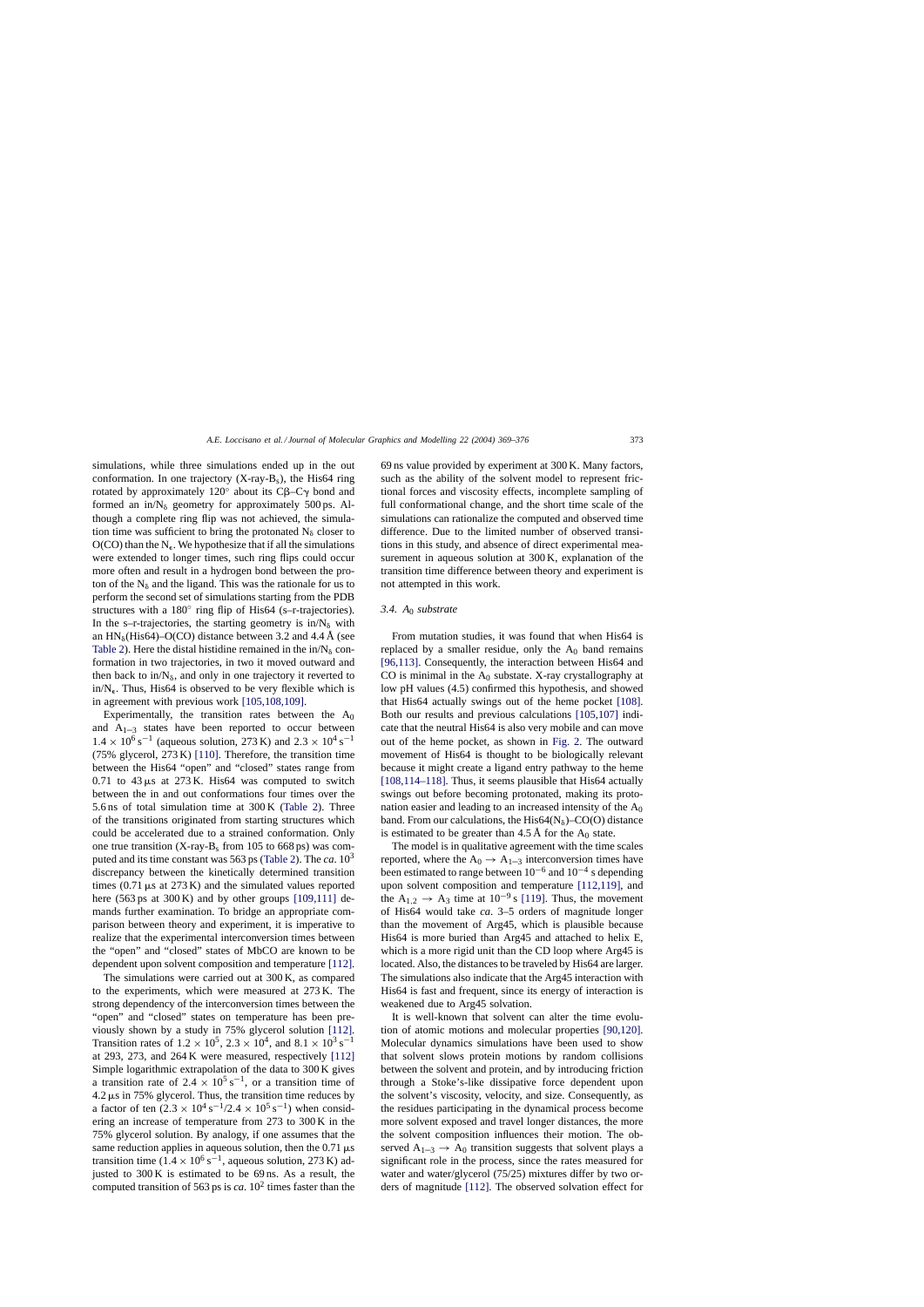<span id="page-5-0"></span>the  $A_{1-3} \rightarrow A_0$  transition is supported qualitatively by our data, where His64 makes contact with solvent molecules in all trajectories, and the average displacement (out–in conformation) of His64 ( $N_e$ (H64)–O(CO)) is *ca*. 4 Å. For the  $A_{1,2} \rightarrow A_3$  transition, Arg45 spends 33% of its time in solvent and its remaining time in the hydrophobic pocket. The  $(N_e(H64) - N_n(R45))$  distance traveled during this transition is *ca*. 2 Å. Since His64 moves *ca*. 2 Å more than Arg45, the  $A_{1-3} \rightarrow A_0$  interconversion should depend more strongly on the nature of the solvent than the  $A_{1,2} \rightarrow A_3$  transition, consistent with experimental results [\[112\].](#page-6-0)

The proposed model avoids the need to invoke protonation changes between  $N_{\epsilon}$  and  $N_{\delta}$  which have been used repeatedly to account for the frequency shifts [\[94,97\].](#page-6-0) In the trajectories of this study, solvent approaches only one side of His64 (pointing away from the heme pocket), even after 1.2 ns simulation time. However, in order to aid in the transfer of a proton leading to a change in protonation from  $N_{\epsilon}$  to  $N_{\delta}$ , His64 would have to swing out of the heme pocket. Other groups have already pointed out that there is no plausible mechanism for a change in protonation on the time scale of a nanosecond which is the estimated interconversion time between  $A_{1,2}$  and  $A_3$  [\[119\]. W](#page-7-0)e based our choice of protonation at the  $N_{\delta}$  atom of His64 on observations by neutron diffraction studies and NMR spectroscopy [\[82–84\].](#page-6-0) Recently, it was reported that His64 is primarily protonated at  $N_e$  [\[121\].](#page-7-0) The current molecular dynamics simulations suggest that if His64 were protonated at  $N_{\epsilon}$  then the proton would still be close enough to O(CO) to induce the frequency changes observed by IR spectroscopy. The important point is that as long as a proton from His64 is close to the ligand it can cause the red-shifted frequencies characteristic of the A-states, and at the same time its electrostatic effect on the CO ligand can be enhanced by interaction between its unprotonated nitrogen and Arg45. The in/ $N_{\epsilon}$  conformation, as defined in this study, is not involved in the formation of the  $A_{1-3}$  states.

## **4. Conclusion**

Multiple short-time (400 ps) trajectories have been used to extend the timescale of molecular dynamics simulations to determine the molecular details of the spectroscopic A-states of MbCO. Thorough sampling of the rough potential energy surface of a protein such as MbCO is difficult, which results in incomplete sampling of the potential energy surface and therefore results in biases in computed molecular properties. The spectroscopic  $A_0 \rightarrow A_{1-3}$  transition has been experimentally observed to be  $10 \mu s$  at 300 K, which is too long to be observed by standard molecular dynamics simulations. From the total 5.6 ns of simulation time, two molecular motions involving the His64 and Arg45 sidechains were found to explain the spectroscopic states of MbCO. The molecular motions occurred only once over all trajectories, whereas the multiple trajectories sampled the A-states fully. Therefore, the method of multiple short trajectories has been found useful to examine the spectroscopic A-states of MbCO, and to extend molecular motion from 5.6 ns of total simulation time to experimental observations on the microsecond timescale.

# **Acknowledgements**

We thank the Department of Defense (DAAH04-96-1-0311 and DAAG55-98-1-0067) for financial support to make this research possible.

#### **References**

- [1] X. Wu, S. Wang, J. Chem. Phys. 110 (1999) 9401.
- [2] H. Xu, B.J. Berne, J. Chem. Phys. 110 (1999) 10299.
- [3] Z. Zhu, M.E. Tuckerman, S.O. Samuelson, G.J. Martyna, Phys. Rev. Lett. 88 (2002) 100201.
- [4] A. Cooper, Proc. Natl. Acad. Sci. USA 73 (1976) 2740.
- [5] R. Elber, M. Karplus, Science 235 (1987) 318.
- [6] Y. Zhang, D. Kihara, J. Skolnick, Proteins Struct. Funct. Genet. 48 (2002) 192.
- [7] R.K. Hart, R.V. Pappu, J.W. Ponder, J. Comp. Chem. 21 (2000) 531.
- [8] L.S.D. Caves, C.S. Verma, Proteins Struct. Funct. Genet. 47 (2002) 25.
- [9] J.A. Rahman, J.C. Tully, J. Chem. Phys. 116 (2002) 8750.
- [10] M. Gruebele, Curr. Opin. Struct. Biol. 12 (2002) 161.
- [11] L.S.D. Caves, J.D. Evanseck, M. Karplus, Protein Sci. 7 (1998) 649.
- [12] D. Thirumalai, R.D. Mountain, T.R. Kirkpatrick, Phys. Rev. A 39 (1989) 3563.
- [13] R. Zhou, B.J. Berne, J. Chem. Phys. 107 (1997) 9185.
- [14] M. Karplus, A. McCammon, Nat. Struct. Biol. 9 (2002) 646.
- [15] J.M. Yon, Cell. Mol. Life Sci. 53 (1997) 557.
- [16] C.M. Dobson, A. Sali, M. Karplus, Angew. Chem. Int. Ed. Engl. 37 (1998) 868.
- [17] A. Ciochetti, A.R. Bizzarri, S. Cannistraro, Biophys. Chem. 69 (1997) 185.
- [18] H. Frauenfelder, S.G. Sligar, P. Wolynes, Science 254 (1991) 1598.
- [19] M. Karplus, Biopolymers 68 (2003) 350.
- [20] T. Hansson, C. Oostenbrink, W. Van Gunsteren, Curr. Opin. Struct. Biol. 12 (2002) 190.
- [21] N. Wilding, D.P. Landau, Lecture Notes Phys. 605 (2003) 231.
- [22] T.E. Cheatham III, B.R. Brooks, Theor. Chem. Accounts 99 (1998) 279.
- [23] G. Moraitakis, A.G. Purkiss, J.M. Goodfellow, Reports Prog. Phys. 66 (2003) 383.
- [24] B.J. Berne, J.E. Straub, Curr. Opin. Struc. Biol. 7 (1997) 181.
- [25] J.B. Clarage, T. Romo, B.K. Andrews, B.M. Pettit, G.N. Phillips Jr., Proc. Natl. Acad. Sci. USA 92 (1995) 3288.
- [26] A. Hodel, T. Simonson, R.O. Fox, A. Brunger, J. Phys. Chem. 97 (1993) 3409.
- [27] D. Caspar, Structure 3 (1995) 327.
- [28] P.H. Hunenbeger, A.E. Mark, W. Van Gunsteren, J. Mol. Biol. 252 (1995) 492.
- [29] V. Daggett, M. Levitt, Ann. Rev. Biophys. Biomol. Struct. 22 (1993) 353.
- [30] J.M. Troyer, F.E. Cohen, Proteins Struct. Funct. Genet. 23 (1997) 97.
- [31] W. Van Gunsteren, P.H. Hunenbeger, A.E. Mark, P.E. Smith, I.G. Tironi, Comput. Phys. Commun. 91 (1995) 305.
- [32] T.E. Cheatham, P.A. Kollman, J. Mol. Biol. 259 (1996) 434.
- [33] I. Andricioaei, A.R. Dinner, M. Karplus, J. Chem. Phys. 118 (2003) 1074.
- [34] B.G. Schulze, J.D. Evanseck, J. Am. Chem. Soc. 121 (1999) 6444.
- [35] A. Elofsson, L. Nilsson, J. Mol. Biol. 233 (1993) 766.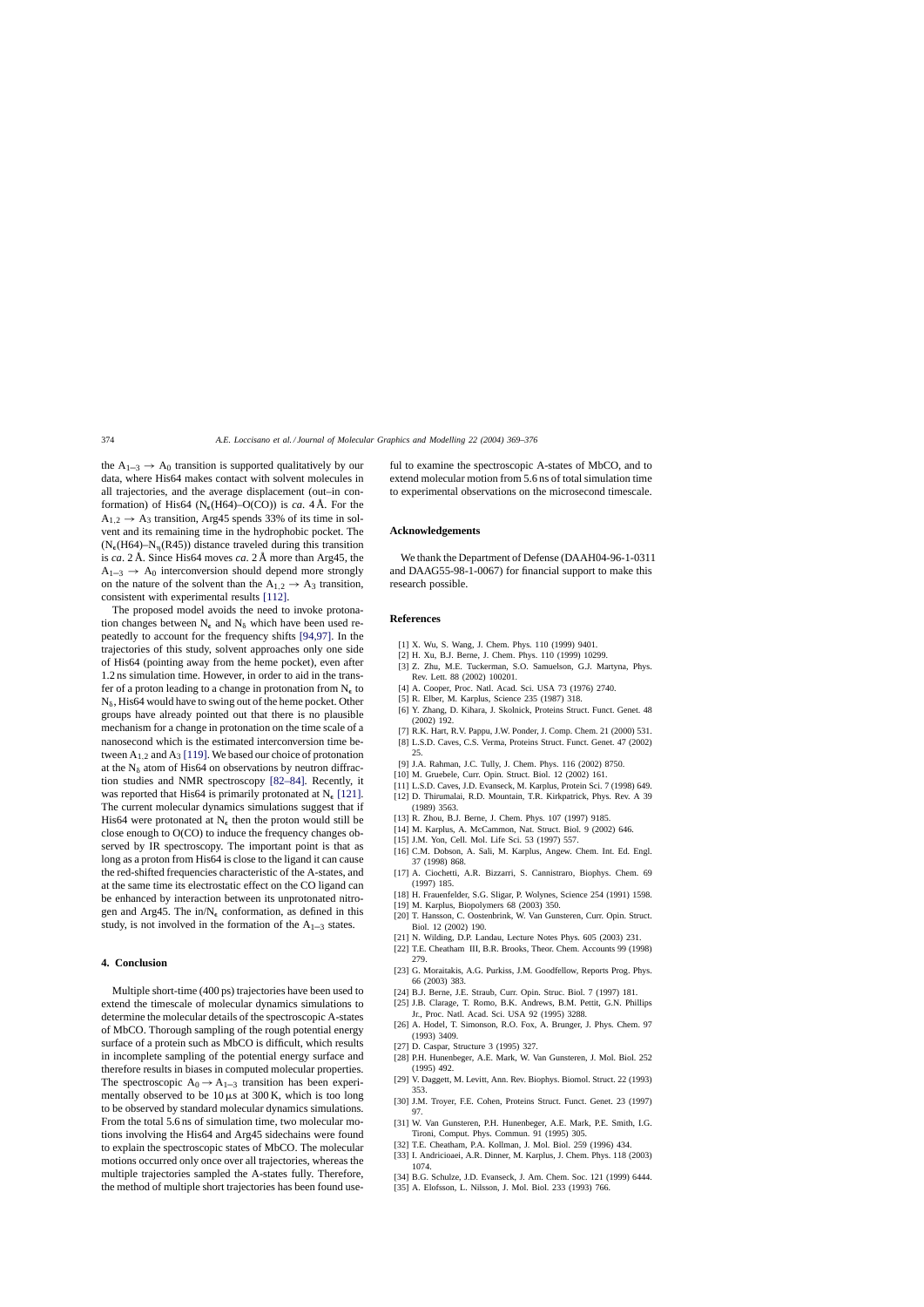- <span id="page-6-0"></span>[36] M.L. Carlson, R.M. Regan, Q.H. Gibson, Biochemistry 35 (1996) 1125.
- [37] P. Auffinger, E. Westhof, Biophys. J. 71 (1996) 940.
- [38] J.E. Straub, A.B. Rashkin, D. Thirumalai, J. Am. Chem. Soc. 116 (1994) 2049.
- [39] C.D. Kirkpatrick, C.D. Gelatt, M.P. Vecchi, Science 220 (1983) 671.
- [40] B.G. Schulze, H. Grübmuller, J.D. Evanseck, J. Am. Chem. Soc. 122 (2000) 8700.
- [41] H. Grübmuller, Phys. Rev. E 52 (1995) 2893.
- [42] V. Hornak, C. Simmerling, Proteins Struct. Funct. Genet. 51 (2003) 577.
- [43] A.-S. Wilkinson, P.K. Bryant, S.O. Meroueh, M.G.P. Page, S. Mobashery, C.W. Wharton, Biochemistry 42 (2003) 1950.
- [44] R. Elber, M. Karplus, J. Am. Chem. Soc. 112 (1990) 9161.
- [45] G.A. Worth, F. Nardi, R.C. Wade, J. Phys. Chem. B 102 (1998) 6260.
- [46] V. Daggett, Curr. Opin. Struct. Biol. 10 (2000) 160.
- [47] A.A. Gorfe, P. Ferrara, A. Caflisch, D.N. Marti, H.R. Bosshard, I. Jelesarov, Proteins Struct. Funct. Genet. 46 (2002) 41.
- [48] E.C. Sherer, J. Phys. Chem. B 106 (2002) 5075.
- [49] B.A. Springer, S.G. Sligar, J.S. Olson, G.N. Phillips Jr., Chem. Rev. 94 (1994) 699.
- [50] J.T. Sage, P.M. Champion, in: Comprehensive Supramolecular Chemistry, vol. 5. Elsevier B.V., New York, 1996, p. 171.
- [51] R.H. Austin, K.W. Beeson, L. Eisenstein, H. Frauenfelder, I.C. Gunsalus, Biochemistry 14 (1975) 5355.
- [52] R.H. Austin, K.W. Beeson, L. Eisenstein, H. Frauenfelder, I.C. Gunsalus, V.P. Marshall, Science 181 (1973) 541.
- [53] W.S. Caughey, J.O. Alben, S. McCoy, S.H. Boyer, S. Carache, P. Hathaway, Biochemistry 8 (1969) 59.
- [54] W.S. Caughey, H. Shimada, M.G. Choc, M.P. Tucker, Proc. Natl. Acad. Sci. USA 78 (1981) 2903.
- [55] N. Alberding, R.H. Austin, S.S. Chan, L. Eisenstein, H. Frauenfelder, I.C. Gunsalus, T.M. Nordlund, J. Chem. Phys. 65 (1976) 4701.
- [56] G. Toth, R.F. Murphy, S. Lovas, J. Am. Chem. Soc. 123 (2001) 11782.
- [57] I. Yeh, G. Hummer, J. Am. Chem. Soc. 124 (2002) 6563.
- [58] Y. Wang, K. Kuczera, J. Phys. Chem. 100 (1996) 2555.
- [59] A.J. Charlton, E. Haslam, M.P. Williamson, J. Am. Chem. Soc. 124 (2002) 9899.
- [60] R. Dvorsky, J. Sevcik, L.S.D. Caves, R.E. Hubbard, C.S. Verma, J. Phys. Chem. B 104 (2000) 10387.
- [61] D. Vitkup, D. Ringe, M. Karplus, G. Petsko, Proteins Struct. Funct. Genet. 46 (2002) 345.
- [62] P. Barthe, C. Roumestand, H. Demene, L. Chiche, J. Comp. Chem. 23 (2002) 1577.
- [63] S.L. Kazmirski, V. Daggett, J. Mol. Biol. 277 (1998) 487.
- [64] C.A. Baysal, Biophys. J. 83 (2002) 699.
- [65] D. Alonso, V. Daggett, Protein Sci. 7 (1998) 860.
- [66] B. Schiott, T.C. Bruice, J. Am. Chem. Soc. 124 (2002) 14558.
- [67] P. Doruker, A.R. Atilgan, I. Bahar, Proteins Struct. Funct. Genet. 40 (2000) 512.
- [68] A. Li, V. Daggett, J. Mol. Biol. 257 (1996) 412.
- [69] C.A. Marhefka, B.M. Moore, T.C. Bishop, L. Kirkovsky, A. Mukherjee, J.T. Dalton, D.D. Miller, J. Med. Chem. 44 (2001) 1729.
- [70] J. Tsai, M. Levitt, D. Baker, J. Mol. Biol. 291 (1999) 215.
- [71] K. Csaszar, N. Spackova, R. Stefl, J. Sponer, N.B. Leontis, J. Mol. Biol. 313 (2001) 1073.
- [72] J.D. Williams, K. Hall, Biophys. J. 76 (1999) 3192.
- [73] P. Auffinger, S. Louise-May, E. Westhof, Biophys. J. 76 (1999) 50. [74] P. Auffinger, S. Louise-May, E. Westhof, J. Am. Chem. Soc. 117 (1995) 6720.
- [75] A. Lahiri, L. Nilsson, Biophys. J. 79 (2000) 2276.
- [76] J. Sarzynska, T. Kulinski, L. Nilsson, Biophys. J. 79 (2000) 1213.
- [77] J.P. Duneau, S. Crouzy, N. Garnier, Y. Chapron, M. Genest, Biophys. Chem. 76 (1999) 35.
- [78] R.J. Law, L.R. Forrest, K.M. Ranatunga, P. La Rocca, D.P. Tieleman, M. Sansom, Proteins Struct. Funct. Genet. 39 (2000) 47.
- [79] M.J. Scheider, S.E. Feller, J. Phys. Chem. B 105 (2001) 1331.
- [80] H.M. Berman, J. Westbrook, Z. Feng, G. Gilliland, T.N. Bhat, H. Weissig, H. Shindyalov, P.E. Bourne, Nucleic Acids Res. 28 (2000) 235.
- [81] J. Kuriyan, S. Wilz, M. Karplus, G.A. Petsko, J. Mol. Biol. 192 (1986) 133.
- [82] X. Cheng, B.P. Schoenborn, Acta Cryst. B46 (1990) 195.
- [83] X. Cheng, B.P. Schoenborn, J. Mol. Biol. 220 (1991) 381.
- [84] K. Osapay, Y. Theriault, P.E. Wright, D.A. Case, J. Mol. Biol. 244 (1994) 183.
- [85] A. Brunger, M. Karplus, Proteins Struct. Funct. Genet. 4 (1988) 148.
- [86] A.D. MacKerell Jr., D. Bashford, M. Bellott, R.L. Dunbrack, J.D. Evanseck, M.J. Field, J. Gao, H. Guo, S. Ha, D. Joseph, L. Kuchnir, K. Kuczera, F.T.K. Lau, C. Mattos, S. Michnick, T. Ngo, D.T. Nguyen, B. Prodhom, W.E. Reiher, B. Roux, M. Schlenkrich, J. Smith, R. Stote, J.E. Straub, M. Watanabe, J. Wiorkiewicz-Kuczera, D. Yin, M. Karplus, J. Phys. Chem. 102 (1998) 3586.
- [87] M. Eichinger, H. Grübmuller, H. Heller, P. Tavan, J. Comp. Chem. 18 (1997) 1729.
- [88] W.L. Jorgensen, J. Chandrasekhar, J.D. Madura, R.W. Impey, M.L. Klein, J. Chem. Phys. 79 (1983) 926.
- [89] R.J. Loncharich, B.R. Brooks, J. Mol. Biol. 215 (1990) 439.
- [90] C.R. Brooks, M. Karplus, B.M. Pettitt, Proteins: A Theoretical Perspective of Dynamics, Structure, and Thermodynamics, Wiley, New York, 1988.
- [91] B.R. Brooks, R.E. Bruccoleri, B.D. Olafson, J.D. States, S. Swaminathan, M. Karplus, J. Comp. Chem. 4 (1983) 187.
- [92] A. Brunger, X-PLOR, Version 2.1, Yale University, 1992.
- [93] M. Levitt, J. Mol. Biol. 168 (1983) 595.
- [94] E. Oldfield, K. Guo, J.D. Augspurger, C.E. Dykstra, J. Am. Chem. Soc. 113 (1991) 7537.
- [95] K.D. Park, K. Guo, F. Adebodun, M.L. Chiu, S.G. Sligar, E. Oldfield, Biochemistry 30 (1991) 2333.
- [96] D.P. Braunstein, K. Chu, K.D. Egeberg, H. Frauenfelder, J.R. Mourant, G.U. Nienhaus, P. Ormos, S.G. Sligar, B.A. Springer, R.D. Young, Biophys. J. 65 (1993) 2447.
- [97] G.B. Ray, X.-Y. Li, J.A. Ibers, J.L. Sessler, T.G. Spiro, J. Am. Chem. Soc. 116 (1994) 162.
- [98] T. Li, M.L. Quillin, G.N. Phillips Jr., J.S. Olson, Biochemistry 33 (1994) 1433.
- [99] M. Lim, T.A. Jackson, P.A. Anfinrud, Science 269 (1995) 962.
- [100] A.M. Navarro, M. Maldonado, J. Gonzalez-Lagoa, R. Lopez-Mejia, J. Lopez-Garriga, J.L. Colon, Inorg. Chim. Acta 243 (1996) 161.
- [101] M. Unno, J.F. Christina, J.S. Olson, J.T. Sage, P.M. Champion, J. Am. Chem. Soc. 120 (1998) 2670.
- [102] M.T. McMahon, A.C. deDios, N. Godbout, R. Salzmann, D.D. Laws, H. Le, R.H. Havlin, E. Oldfield, J. Am. Chem. Soc. 120 (1998) 4784.
- [103] J.S. Olson, G.N. Phillips Jr., J. Biol. Inorg. Chem. 2 (1997) 544.
- [104] J.F. Christina, M. Unno, P.M. Champion, Biochemistry 36 (1997) 11198.
- [105] P. Jewsbury, T. Kitagawa, Biophys. J. 67 (1994) 2236.
- [106] T.G. Spiro, P.M. Kozlowski, J. Biol. Inorg. Chem. 2 (1997) 516.
- [107] T.G. Spiro, P.M. Kozlowski, J. Am. Chem. Soc. 120 (1998) 4524.
- [108] F. Yang, G.N. Phillips Jr., J. Mol. Biol. 256 (1996) 762.
- [109] J. Ma, S. Huo, J.E. Straub, J. Am. Chem. Soc. 119 (1997) 2541.
- [110] N. Agmon, J.J. Hopfield, J. Chem. Phys. 79 (1983) 2042.
- [111] P. Jewsbury, S. Yamamoto, T. Minato, M. Saito, T. Kitagawa, J. Phys. Chem. 99 (1995) 12677.
- [112] W.D. Tian, J.T. Sage, P.M. Champion, E. Chien, S.G. Silgar, Biochemistry 35 (1996) 3487.
- [113] D. Morikis, P.M. Champion, B.A. Springer, S.G. Sligar, Biochemistry 28 (1989) 4791.
- [114] M.F. Perutz, F.S. Mathews, J. Mol. Biol. 21 (1966) 199.